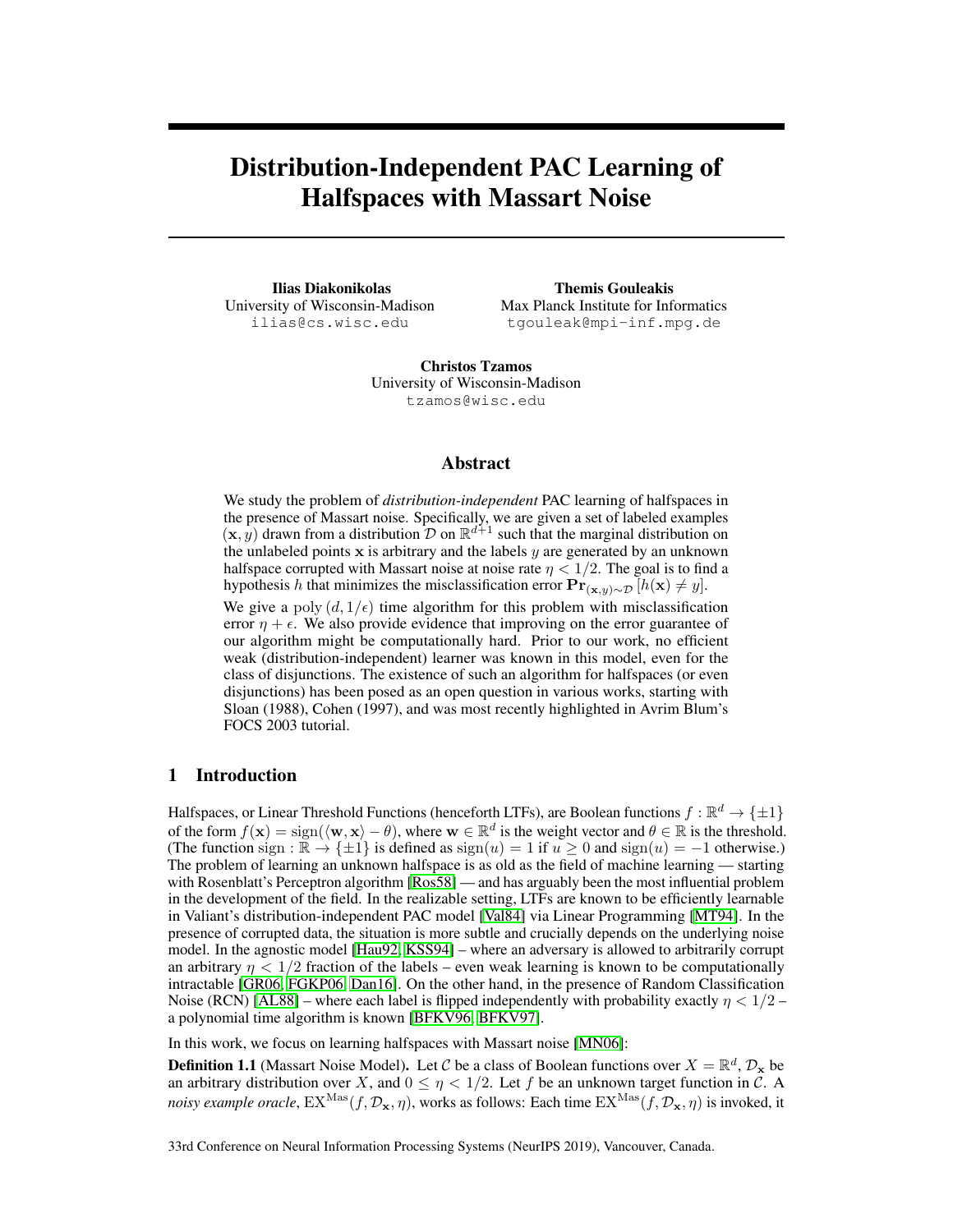returns a labeled example  $(x, y)$ , where  $x \sim \mathcal{D}_x$ ,  $y = f(x)$  with probability  $1 - \eta(x)$  and  $y = -f(x)$ with probability  $\eta(x)$ , for an *unknown* parameter  $\eta(x) \leq \eta$ . Let D denote the joint distribution on  $(x, y)$  generated by the above oracle. A learning algorithm is given i.i.d. samples from  $D$  and its goal is to output a hypothesis h such that with high probability the error  $\mathbf{Pr}_{(\mathbf{x},y) \sim \mathcal{D}}[h(\mathbf{x}) \neq y]$  is small.

An equivalent formulation of the Massart model [\[Slo88,](#page-11-1) [Slo92\]](#page-11-2) is the following: With probability  $1 - \eta$ , we have that  $y = f(x)$ , and with probability  $\eta$  the label y is controlled by an adversary. Hence, the Massart model lies in between the RCN and the agnostic models. (Note that the RCN model corresponds to the special case that  $\eta(\mathbf{x}) = \eta$  for all  $\mathbf{x} \in X$ .) It is well-known (see, e.g., [\[MN06\]](#page-10-6)) that  $poly(d, 1/\epsilon)$  samples information-theoretically suffice to compute a hypothesis with misclassification error OPT +  $\epsilon$ , where OPT is the misclassification error of the optimal halfspace. Also note that  $OPT \leq \eta$  by definition. The question is whether a polynomial time algorithm exists.

The existence of an efficient distribution-independent learning algorithm for halfspaces (or even disjunctions) in the Massart model has been posed as an open question in a number of works. In the first COLT conference [\[Slo88\]](#page-11-1) (see also [\[Slo92\]](#page-11-2)), Sloan defined the malicious misclassification noise model (an equivalent formulation of Massart noise, described above) and asked whether there exists an efficient learning algorithm for disjunctions in this model. About a decade later, Cohen [\[Coh97\]](#page-9-4) asked the same question for the more general class of all LTFs. The question remained open — even for weak learning of disjunctions! — and was highlighted in Avrim Blum's FOCS 2003 tutorial [\[Blu03\]](#page-9-5). Specifically, prior to this work, even the following very basic special case remained open:

*Given labeled examples from an unknown disjunction, corrupted with* 1% *Massart noise, can we efficiently find a hypothesis that achieves misclassification error* 49%*?*

The reader is referred to slides 39-40 of Avrim Blum's FOCS'03 tutorial [\[Blu03\]](#page-9-5), where it is suggested that the above problem might be easier than agnostically learning disjunctions. As a corollary of our main result (Theorem [1.2\)](#page-1-0), we answer this question in the affirmative. In particular, we obtain an efficient algorithm that achieves misclassification error arbitrarily close to  $\eta$  for all LTFs.

#### 1.1 Our Results

The main result of this paper is the following:

<span id="page-1-0"></span>**Theorem 1.2** (Main Result). *There is an algorithm that for all*  $0 < \eta < 1/2$ , *on input a set of i.i.d.*  $e$ xamples from a distribution  $\mathcal{D}=\text{EX}^\text{Mas}(f, \mathcal{D}_\mathbf{x},\eta)$  on  $\mathbb{R}^{d+1}$ , where  $f$  is an unknown halfspace on  $\mathbb{R}^d$ , it runs in  $\text{poly}(d, b, 1/\epsilon)$  time, where b is an upper bound on the bit complexity of the examples, *and outputs a hypothesis h that with high probability satisfies*  $Pr(x,y) \sim D[h(x) \neq y] \leq \eta + \epsilon$ .

See Theorem [2.9](#page-8-0) for a more detailed formal statement. For large-margin halfspaces, we obtain a slightly better error guarantee; see Theorem [2.2](#page-5-0) and Remark [2.6.](#page-7-0)

**Discussion.** We note that our algorithm is non-proper, i.e., the hypothesis h itself is not a halfspace. The polynomial dependence on  $b$  in the runtime cannot be removed, even in the noiseless case, unless one obtains strongly-polynomial algorithms for linear programming. Finally, we note that the misclassification error of  $\eta$  translates to error  $2\eta + \epsilon$  with respect to the target LTF.

Our algorithm gives error  $\eta + \epsilon$ , instead of the information-theoretic optimum of OPT +  $\epsilon$ . To complement our positive result, we provide some evidence that improving on our  $(\eta + \epsilon)$  error guarantee may be challenging. Roughly speaking, we show (see Theorems B.1 and B.2 in the supplementary material) that natural approaches — involving convex surrogates and refinements thereof — inherently fail, even under margin assumptions. (See Section [1.2](#page-2-0) for a discussion.)

**Broader Context.** This work is part of the broader agenda of designing robust estimators in the distribution-independent setting with respect to natural noise models. A recent line of work [\[KLS09,](#page-10-7) [ABL17,](#page-9-6) [DKK](#page-9-10)<sup>+</sup>16, [LRV16,](#page-10-8) DKK<sup>+</sup>17, DKK<sup>+</sup>18, [DKS18,](#page-10-9) [KKM18,](#page-10-10) [DKS19,](#page-10-11) DKK<sup>+</sup>19] has given efficient robust estimators for a range of learning tasks (both supervised and unsupervised) in the presence of a small constant fraction of adversarial corruptions. A limitation of these results is the assumption that the good data comes from a "tame" distribution, e.g., Gaussian or isotropic log-concave distribution. On the other hand, if *no* assumption is made on the good data and the noise remains fully adversarial, these problems become computationally intractable [\[Ber06,](#page-9-11) [GR06,](#page-10-4) [Dan16\]](#page-9-0).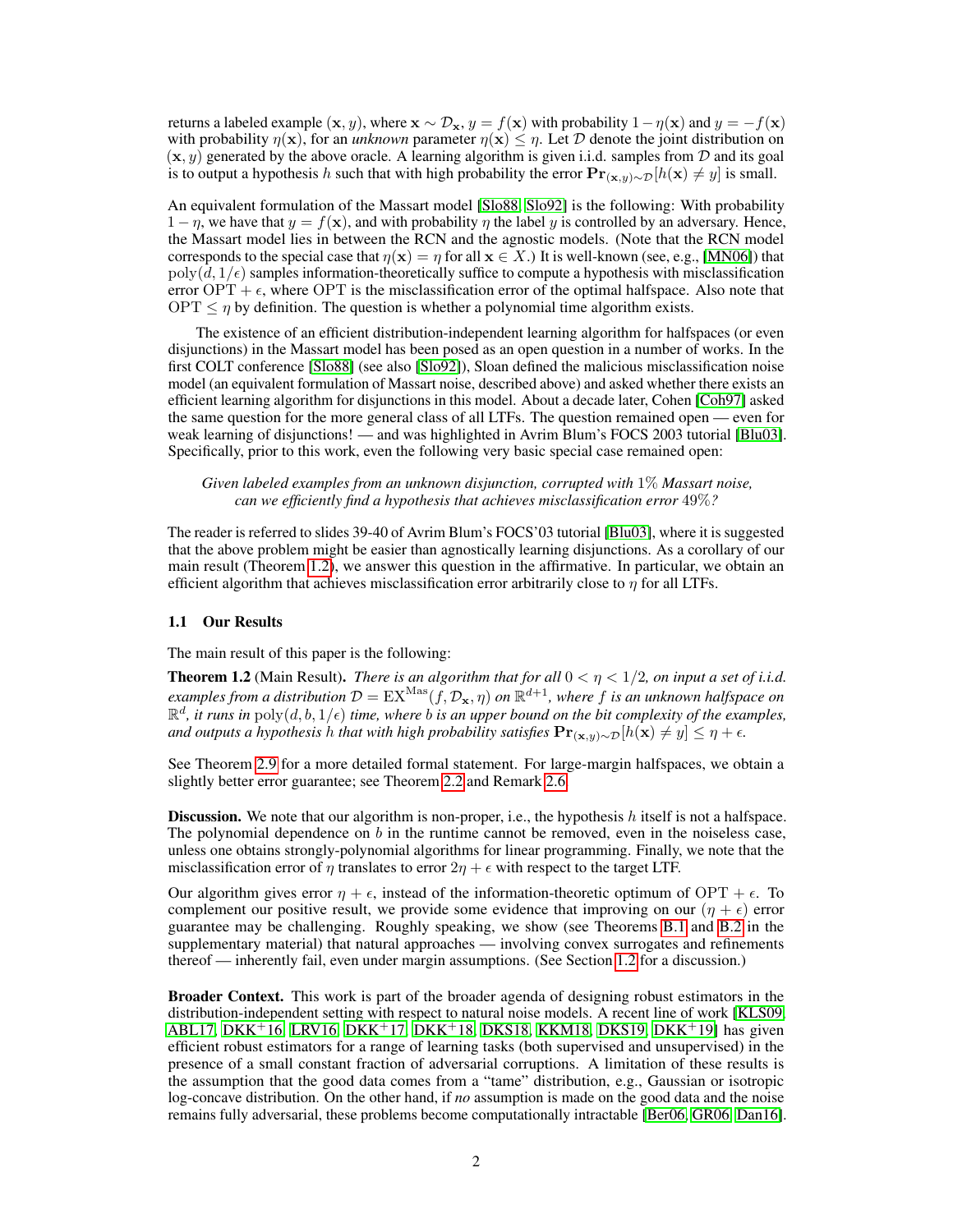This suggests the following general question: *Are there realistic noise models that allow for efficient algorithms without imposing (strong) assumptions on the good data?* Conceptually, the algorithmic results of this paper could be viewed as an affirmative answer to this question for the problem of learning halfspaces.

### <span id="page-2-0"></span>1.2 Technical Overview

In this section, we provide an outline of our approach and a comparison to previous techniques. Since the distribution on the unlabeled data is arbitrary, we can assume w.l.o.g. that the threshold  $\theta = 0$ .

Massart Noise versus RCN. Random Classification Noise (RCN) [\[AL88\]](#page-9-1) is the special case of Massart noise where each label is flipped with probability *exactly*  $\eta$  < 1/2. At first glance, it might seem that Massart noise is easier to deal with computationally than RCN. After all, in the Massart model we add *at most as much noise* as in the RCN model. It turns out that this intuition is fundamentally flawed. Roughly speaking, the ability of the Massart adversary to choose *whether* to perturb a given label and, if so, with what probability (which is *unknown* to the learner), makes the design of efficient algorithms in this model challenging. In particular, the well-known connection between learning with RCN and the Statistical Query (SQ) model [\[Kea93,](#page-10-12) [Kea98\]](#page-10-13) no longer holds, i.e., the property of being an SQ algorithm does *not* automatically suffice for noise-tolerant learning with Massart noise. We note that this connection with the SQ model is leveraged in [\[BFKV96,](#page-9-2) [BFKV97\]](#page-9-3) to obtain their polynomial time algorithm for learning halfspaces with RCN.

Large Margin Halfspaces. To illustrate our approach, we start by describing our learning algorithm for  $\gamma$ *-margin* halfspaces on the unit ball. That is, we assume  $|\langle \mathbf{w}^*, \mathbf{x} \rangle| \geq \gamma$  for every x in the support, where  $\mathbf{w}^* \in \mathbb{R}^d$  with  $\|\mathbf{w}^*\|_2 = 1$  defines the target halfspace  $h_{\mathbf{w}^*}(\mathbf{x}) = \text{sign}(\langle \mathbf{w}^*, \mathbf{x} \rangle)$ . Our goal is to design a poly $(d, 1/\epsilon, 1/\gamma)$  time learning algorithm in the presence of Massart noise.

In the RCN model, the large margin case is easy because the learning problem is essentially convex. That is, there is a convex surrogate that allows us to formulate the problem as a convex program. We can use SGD to find a near-optimal solution to this convex program, which automatically gives a *strong proper* learner. This simple fact does not appear explicitly in the literature, but follows easily from standard tools. [\[Byl94\]](#page-9-12) showed that a variant of the Perceptron algorithm (which can be viewed as gradient descent on a particular convex objective) learns γ-margin halfspaces in  $poly(d, 1/\epsilon, 1/\gamma)$  time. The algorithm in [\[Byl94\]](#page-9-12) requires an additional anti-concentration condition about the distribution, which is easy to remove. In Appendix C, we show that a "smoothed" version of Bylander's objective suffices as a convex surrogate under only the margin assumption.

Roughly speaking, the reason that a convex surrogate works for RCN is that the expected effect of the noise on each label is known a priori. Unfortunately, this is not the case for Massart noise. We show (Theorem B.1 in Appendix B) that no convex surrogate can lead to a *weak learner*, even under a margin assumption. That is, if  $\hat{\mathbf{w}}$  is the minimizer of  $G(\mathbf{w}) = \mathbf{E}_{(\mathbf{x},y) \sim \mathcal{D}}[\phi(y(\mathbf{w}, \mathbf{x}))]$ , where  $\phi$  can be any convex function, then the hypothesis  $sign(\langle \hat{\mathbf{w}}, \mathbf{x} \rangle)$  is not even a weak learner. So, in sharp contrast with the RCN case, the problem is non-convex in this sense.

Our Massart learning algorithm for large margin halfspaces still uses a convex surrogate, but in a qualitatively different way. Instead of attempting to solve the problem in one-shot, our algorithm adaptively applies a sequence of convex optimization problems to obtain an accurate solution in disjoint subsets of the space. Our iterative approach is motivated by a new structural lemma (Lemma [2.5\)](#page-6-0) establishing the following: *Even though minimizing a convex proxy does not lead to small misclassification error over the entire space, there exists a region with non-trivial probability mass where it does.* Moreover, this region is efficiently identifiable by a simple thresholding rule. Specifically, we show that there exists a threshold  $T > 0$  (which can be found algorithmically) such that the hypothesis sign $(\langle \hat{\mathbf{w}}, \mathbf{x} \rangle)$  has error bounded by  $\eta + \epsilon$  in the region  $R_T = {\mathbf{x} : |\langle \hat{\mathbf{w}}, \mathbf{x} \rangle| \ge T}$ . Here  $\hat{\mathbf{w}}$  is any near-optimal solution to an appropriate convex optimization problem, defined via a convex surrogate objective similar to the one used in [\[Byl94\]](#page-9-12). We note that Lemma [2.5](#page-6-0) is the main technical novelty of this paper and motivates our algorithm. Given Lemma [2.5,](#page-6-0) in any iteration  $i$ we can find the best threshold  $T^{(i)}$  using samples, and obtain a learner with misclassification error  $\eta + \epsilon$  in the corresponding region. Since each region has non-trivial mass, iterating this scheme a small number of times allows us to find a non-proper hypothesis (a decision-list of halfspaces) with misclassification error at most  $\eta + \epsilon$  in the entire space.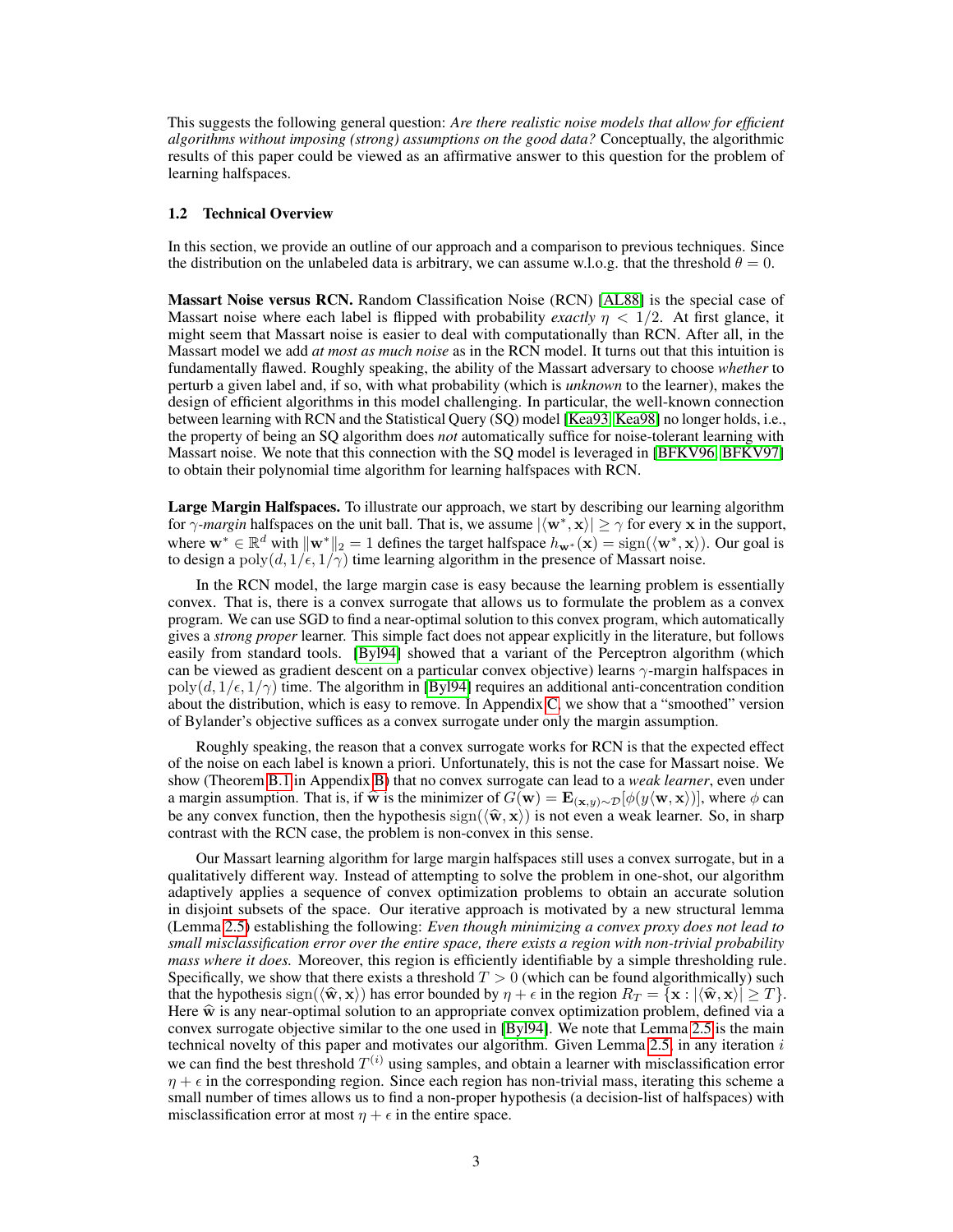The idea of iteratively optimizing a convex surrogate was used in [\[BFKV96\]](#page-9-2) to learn halfspaces with RCN *without* a margin. Despite this similarity, we note that the algorithm of [\[BFKV96\]](#page-9-2) fails to even obtain a weak learner in the Massart model. We point out two crucial technical differences: First, the iterative approach in [\[BFKV96\]](#page-9-2) was needed to achieve polynomial running time. As mentioned already, a convex proxy is guaranteed to converge to the true solution with RCN, but the convergence may be too slow (when the margin is tiny). In contrast, with Massart noise (even under a margin condition) convex surrogates cannot even give weak learning in the entire domain. Second, the algorithm of [\[BFKV96\]](#page-9-2) used a fixed threshold in each iteration, equal to the margin parameter obtained after an appropriate pre-processing of the data (that is needed in order to ensure a weak margin property). In contrast, in our setting, we need to find an appropriate threshold  $T^{(i)}$  in each iteration  $i$ , according to the criterion specified by our Lemma [2.5.](#page-6-0)

General Case. Our algorithm for the general case (in the absence of a margin) is qualitatively similar to our algorithm for the large margin case, but the details are more elaborate. We borrow an idea from [\[BFKV96\]](#page-9-2) that in some sense allows us to "reduce" the general case to the large margin case. Specifically, [\[BFKV96\]](#page-9-2) (see also [\[DV04a\]](#page-10-14)) developed a pre-processing routine that slightly modifies the distribution on the unlabeled points and guarantees the following *weak margin* property: After preprocessing, there exists an explicit margin parameter  $\sigma = \Omega(1/\text{poly}(d, b))$ , such that any hyperplane through the origin has at least a non-trivial mass of the distribution at distance at least  $\sigma$  from it. Using this pre-processing step, we are able to adapt our algorithm from the previous subsection to work without margin assumptions in  $poly(d, b, 1/\epsilon)$  time. While our analysis is similar in spirit to the case of large margin, we note that the margin property obtained via the [\[BFKV96,](#page-9-2) [DV04a\]](#page-10-14) preprocessing step is (necessarily) weaker, hence additional careful analysis is required.

Lower Bounds Against Natural Approaches. We have already explained our Theorem B.1, which shows that using a convex surrogate over the entire space cannot not give a weak learner. Our algorithm, however, can achieve error  $\eta + \epsilon$  by iteratively optimizing a specific convex surrogate in disjoint subsets of the domain. A natural question is whether one can obtain qualitatively better accuracy, e.g.,  $f(OPT) + \epsilon$ , by using a *different* convex objective function in our iterative thresholding approach. We show (Theorem B.2) that such an improvement is not possible: Using a different convex proxy cannot lead to error better than  $(1-o(1)) \cdot \eta$ . It is a plausible conjecture that improving on the error guarantee of our algorithm is computationally hard. We leave this as an intriguing open problem for future work.

#### 1.3 Prior and Related Work

Bylander [\[Byl94\]](#page-9-12) gave a polynomial time algorithm to learn large margin halfspaces with RCN (under an additional anti-concentration assumption). The work of Blum *et al.* [\[BFKV96,](#page-9-2) [BFKV97\]](#page-9-3) gave the first polynomial time algorithm for distribution-independent learning of halfspaces with RCN without any margin assumptions. Soon thereafter, [\[Coh97\]](#page-9-4) gave a polynomial-time proper learning algorithm for the problem. Subsequently, Dunagan and Vempala [\[DV04b\]](#page-10-15) gave a rescaled perceptron algorithm for solving linear programs, which translates to a significantly simpler and faster proper learning algorithm.

The term "Massart noise" was coined after [\[MN06\]](#page-10-6). An equivalent version of the model was previously studied by Rivest and Sloan [\[Slo88,](#page-11-1) [Slo92,](#page-11-2) [RS94,](#page-11-3) [Slo96\]](#page-11-4), and a very similar asymmetric random noise model goes back to Vapnik [\[Vap82\]](#page-11-5). Prior to this work, essentially no efficient algorithms with non-trivial error guarantees were known in the distribution-free Massart noise model. It should be noted that polynomial time algorithms with error  $OPT + \epsilon$  are known [\[ABHU15,](#page-9-13) [ZLC17,](#page-11-6) [YZ17\]](#page-11-7) when the marginal distribution on the unlabeled data is uniform on the unit sphere. For the case that the unlabeled data comes from an isotropic log-concave distribution, [\[ABHZ16\]](#page-9-14) give a  $d^{2^{\text{poly}(1/(1-2\eta))}}$ / $\text{poly}(\epsilon)$  sample and time algorithm.

## 1.4 Preliminaries

For  $n \in \mathbb{Z}_+$ , we denote  $[n] \stackrel{\text{def}}{=} \{1, \ldots, n\}$ . We will use small boldface characters for vectors and we let  $e_i$  denote the *i*-th vector of an orthonormal basis.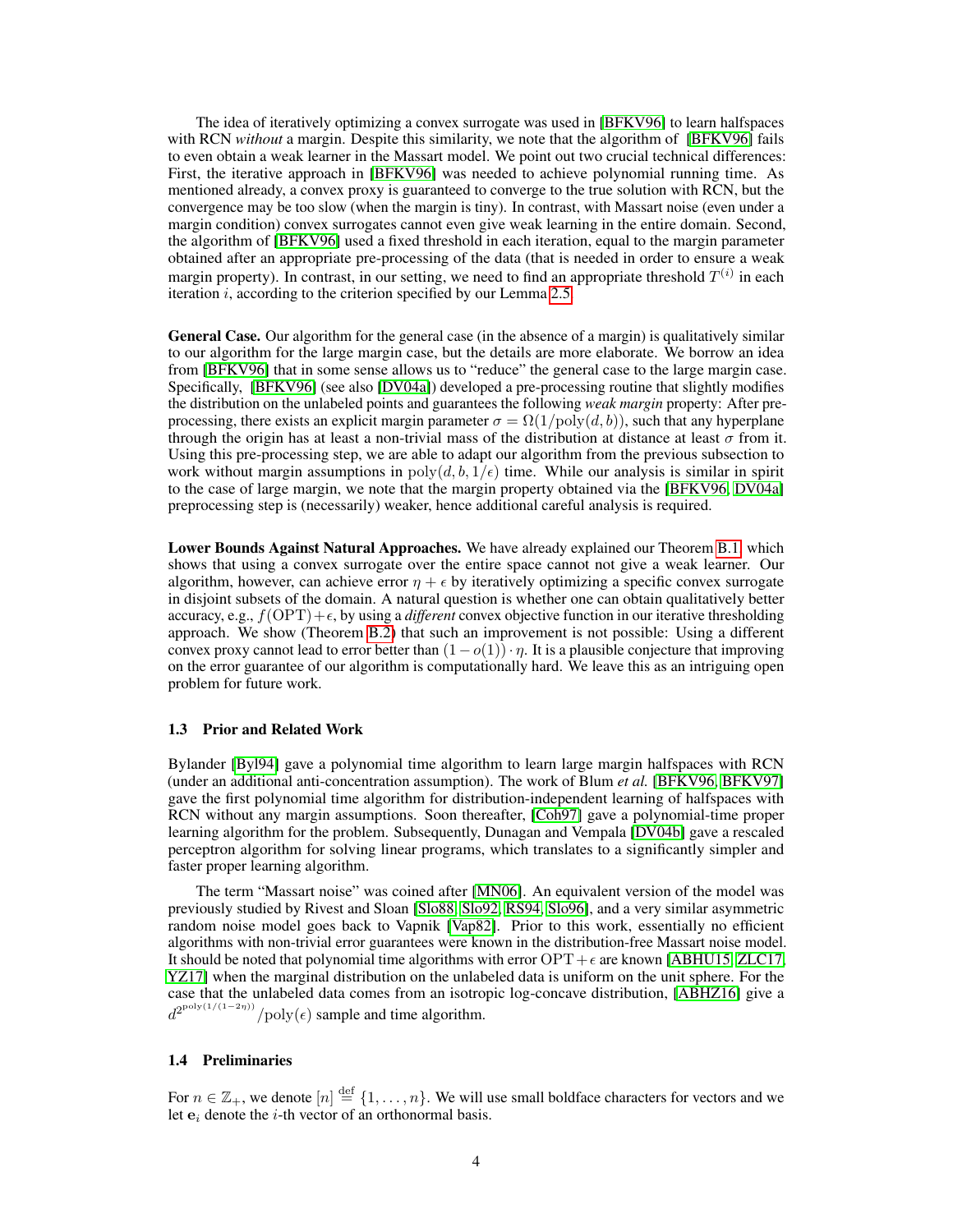For  $\mathbf{x} \in \mathbb{R}^d$ , and  $i \in [d]$ ,  $\mathbf{x}_i$  denotes the *i*-th coordinate of  $\mathbf{x}$ , and  $\|\mathbf{x}\|_2 \stackrel{\text{def}}{=} (\sum_{i=1}^d \mathbf{x}_i^2)^{1/2}$  denotes the  $\ell_2$ -norm of x. We will use  $\langle x, y \rangle$  for the inner product between  $x, y \in \mathbb{R}^d$ . We will use  $E[X]$  for the expectation of random variable X and  $\Pr[\mathcal{E}]$  for the probability of event  $\mathcal{E}$ .

An origin-centered halfspace is a Boolean-valued function  $h_{\bf w}: \mathbb{R}^d \to {\{\pm 1\}}$  of the form  $h_{\mathbf{w}}(\mathbf{x}) = \text{sign}(\langle \mathbf{w}, \mathbf{x} \rangle)$ , where  $\mathbf{w} \in \mathbb{R}^d$ . (Note that we may assume w.l.o.g. that  $\|\mathbf{w}\|_2 = 1$ .) We denote by  $\mathcal{H}_d$  the class of all origin-centered halfspaces on  $\mathbb{R}^d$ .

We consider a classification problem where labeled examples  $(x, y)$  are drawn i.i.d. from a distribution D. We denote by  $\mathcal{D}_x$  the marginal of D on x, and for any x denote  $\mathcal{D}_y(x)$  the distribution of y conditional on x. Our goal is to find a hypothesis classifier  $h$  with low misclassification error. We will denote the misclassification error of a hypothesis h with respect to D by  $err_{0-1}^{\mathcal{D}}(h)$  =  $\mathbf{Pr}_{(\mathbf{x},y)\sim\mathcal{D}}[h(\mathbf{x})\neq y]$ . Let  $\mathrm{OPT}=\min_{h\in\mathcal{H}_d}\mathrm{err}_{0-1}^{\mathcal{D}}(h)$  denote the optimal misclassification error of any halfspace, and w<sup>∗</sup> be the normal vector to a halfspace  $h_{w*}$  that achieves this.

## 2 Algorithm for Learning Halfspaces with Massart Noise

In this section, we present the main result of this paper, which is an efficient algorithm that achieves  $\eta + \epsilon$  misclassification error for distribution-independent learning of halfspaces with Massart noise  $\eta$ .

Our algorithm uses (stochastic) gradient descent on a convex proxy function  $L(\mathbf{w})$  for the misclassification error to identify a region with small misclassification error. The loss function penalizes the points which are misclassified by the threshold function  $h_w$ , proportionally to the distance from the corresponding hyperplane, while rewards the correctly classified points at a smaller rate. Directly optimizing this convex objective does not lead to a separator with low error, but guarantees that for a non-negligible fraction of the mass away from the separating hyperplane the misclassification error will be at most  $\eta + \epsilon$ . Classifying points in this region according to the hyperplane and recursively working on the remaining points, we obtain an improper learning algorithm that achieves  $\eta + \epsilon$  error overall.

We now develop some necessary notation before proceeding with the description and analysis of our algorithm.

Our algorithm considers the following convex proxy for the misclassification error as a function of the weight vector w:

$$
L(\mathbf{w}) = \mathop{\mathbf{E}}_{(\mathbf{x},y)\sim\mathcal{D}}[\text{LeakyRelu}_{\lambda}(-y\langle \mathbf{w}, \mathbf{x} \rangle)] ,
$$

under the constraint  $\|\mathbf{w}\|_2 \leq 1$ , where LeakyRelu $_{\lambda}(z) = \begin{cases} (1-\lambda)z & \text{if } z \geq 0 \\ \lambda z & \text{if } z < 0 \end{cases}$  $\lambda z$  if  $z < 0$  and  $\lambda$  is the *leakage* parameter, which we will set to be  $\lambda \approx \eta$ .

We define the per-point misclassification error and the error of the proxy function as  $err(\mathbf{w}, \mathbf{x}) =$  $\mathbf{Pr}_{y \sim \mathcal{D}_y(\mathbf{x})}[\mathbf{w}(\mathbf{x}) \neq y]$  and  $\ell(\mathbf{w}, \mathbf{x}) = \mathbf{E}_{y \sim \mathcal{D}_y(\mathbf{x})}[\text{LeakyRelu}_{\lambda}(-y \langle \mathbf{w}, \mathbf{x} \rangle)]$  respectively.

Notice that  $err_{0-1}^{\mathcal{D}}(h_{\mathbf{w}}) = \mathbf{E}_{\mathbf{x} \sim \mathcal{D}_{\mathbf{x}}}[err(\mathbf{w}, \mathbf{x})]$  and  $L(\mathbf{w}) = \mathbf{E}_{\mathbf{x} \sim \mathcal{D}_{\mathbf{x}}}[\ell(\mathbf{w}, \mathbf{x})]$ . Moreover,  $\text{OPT} = \mathbf{E}_{\mathbf{x} \sim \mathcal{D}_{\mathbf{x}}}[\text{err}(\mathbf{w}^*, \mathbf{x})] = \mathbf{E}_{\mathbf{x} \sim \mathcal{D}_{\mathbf{x}}}[\hat{\eta}(\mathbf{x})].$ 

Relationship between proxy loss and misclassification error We first relate the proxy loss and the misclassification error.

<span id="page-4-0"></span>**Claim 2.1.** *For any* **w**, **x**, we have that  $\ell(\mathbf{w}, \mathbf{x}) = (\text{err}(\mathbf{w}, \mathbf{x}) - \lambda) | \langle \mathbf{w}, \mathbf{x} \rangle |$ *.* 

*Proof.* We consider two cases:

- Case  $sign(\langle w, x \rangle) = sign(\langle w^*, x \rangle)$ : In this case, we have that  $err(w, x) = \eta(x)$ , while  $\ell(\mathbf{w}, \mathbf{x}) = \eta(\mathbf{x})(1 - \lambda)|\langle \mathbf{w}, \mathbf{x}\rangle| - (1 - \eta(\mathbf{x}))\lambda|\langle \mathbf{w}, \mathbf{x}\rangle| = (\eta(\mathbf{x}) - \lambda)|\langle \mathbf{w}, \mathbf{x}\rangle|.$
- Case sign( $\langle w, x \rangle$ )  $\neq$  sign( $\langle w^*, x \rangle$ ): In this case, we have that  $err(w, x) = 1 \eta(x)$ , while  $\ell(\mathbf{w}, \mathbf{x}) = (1 - \eta(\mathbf{x}))(1 - \lambda)|\langle \mathbf{w}, \mathbf{x}\rangle| - \eta(\mathbf{x})\lambda|\langle \mathbf{w}, \mathbf{x}\rangle| = (1 - \eta(\mathbf{x}) - \lambda)|\langle \mathbf{w}, \mathbf{x}\rangle|.$

This completes the proof of Claim [2.1.](#page-4-0)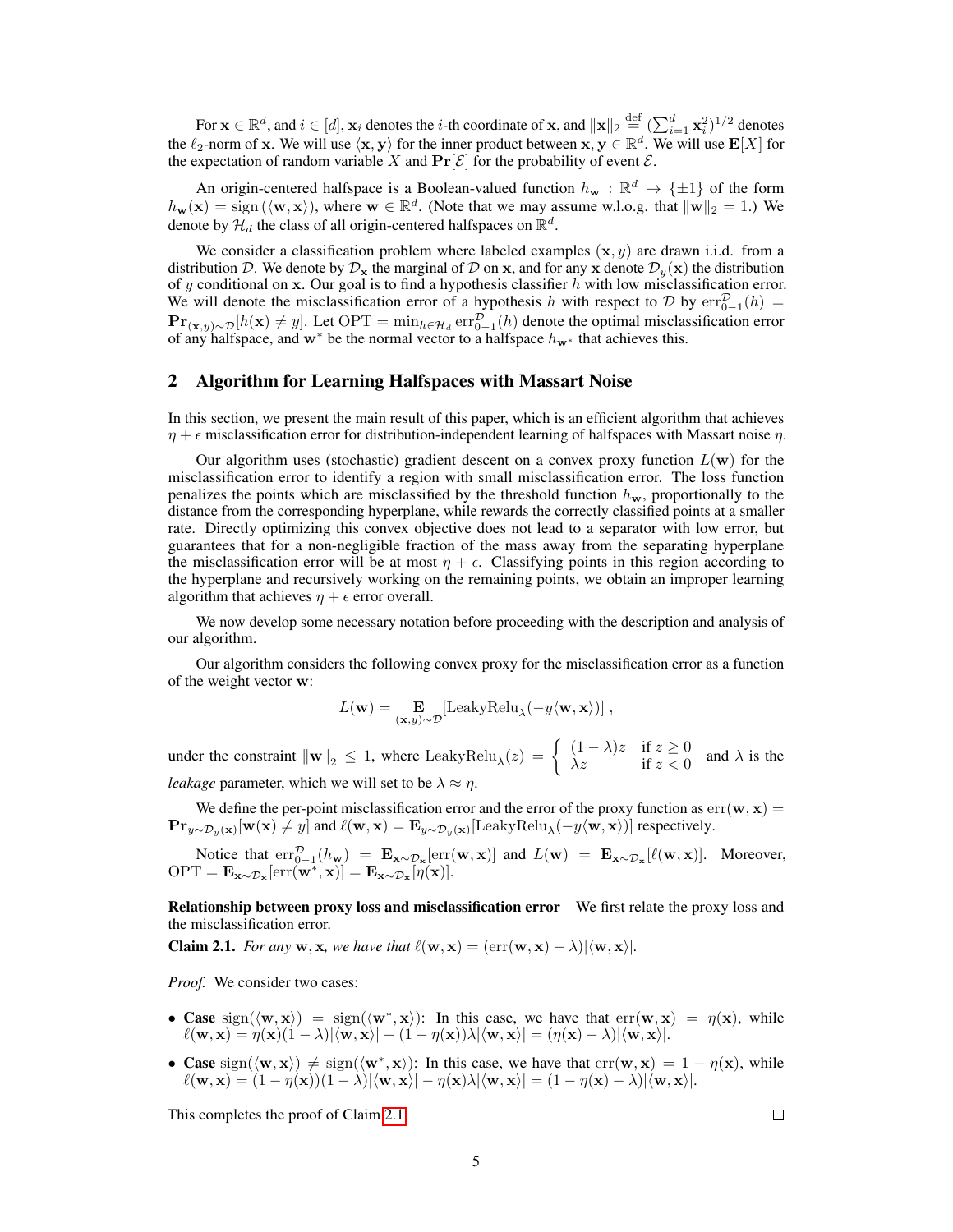Claim [2.1](#page-4-0) shows that minimizing  $\mathbf{E}_{\mathbf{x} \sim \mathcal{D}_{\mathbf{x}}} \left[ \frac{\ell(\mathbf{w},\mathbf{x})}{|\langle \mathbf{w}, \mathbf{x} \rangle|} \right]$  is equivalent to minimizing the misclassification error. Unfortunately, this objective is hard to minimize as it is non-convex, but one would hope that minimizing  $L(\mathbf{w})$  instead may have a similar effect. As we show, this is not true because  $|\langle \mathbf{w}, \mathbf{x} \rangle|$ might vary significantly across points, and in fact it is not possible to use a convex proxy that achieves bounded misclassification error directly.

Our algorithm circumvents this difficulty by approaching the problem indirectly to find a nonproper classifier. Specifically, our algorithm works in multiple rounds, where within each round only points with high value of  $|\langle w, x \rangle|$  are considered. The intuition is based on the fact that the approximation of the convex proxy to the misclassification error is more accurate for those points that have comparable distance to the halfspace.

In Section [2.1,](#page-5-1) we handle the large margin case and in Section [2.2](#page-5-0) we handle the general case.

#### <span id="page-5-1"></span>2.1 Warm-up: Learning Large Margin Halfspaces

We consider the case that there is no probability mass within distance  $\gamma$  from the separating hyperplane  $\langle \mathbf{w}^*, \mathbf{x} \rangle = 0$ ,  $\|\mathbf{w}^*\|_2 = 1$ . Formally, assume that for every  $\mathbf{x} \sim \mathcal{D}_{\mathbf{x}}$ ,  $\|\mathbf{x}\|_2 \le 1$  and that  $\langle \mathbf{w}^*, \mathbf{x} \rangle \ge \gamma$ .

The pseudo-code of our algorithm is given in Algorithm [1.](#page-5-2) Our algorithm returns a decision list  $[(\mathbf{w}^{(1)}, T^{(1)}), (\mathbf{w}^{(2)}, T^{(2)}), \cdots]$  as output. To classify a point x given the decision list, the first i is identified such that  $|\langle \mathbf{w}^{(i)}, \mathbf{x} \rangle| \geq T^{(i)}$  and  $\text{sign}(\langle \mathbf{w}^{(i)}, \mathbf{x} \rangle)$  is returned. If no such i exists, an arbitrary prediction is returned.

## Algorithm 1 Main Algorithm (with margin)

<span id="page-5-2"></span>1: Set  $S^{(1)} = \mathbb{R}^d$ ,  $\lambda = \eta + \epsilon$ ,  $m = \tilde{O}(\frac{1}{\gamma^2 \epsilon^4})$ .

2: Set  $i \leftarrow 1$ .

- 3: Draw  $O((1/\epsilon^2) \log(1/(\epsilon \gamma)))$  samples from  $\mathcal{D}_x$  to form an empirical distribution  $\tilde{\mathcal{D}}_x$ .
- 4: while  $\mathrm{Pr}_{\mathbf{x} \sim \tilde{\mathcal{D}}_{\mathbf{x}}}\left[\mathbf{x} \in S^{(i)}\right] \geq \epsilon$  do
- 5: Set  $\mathcal{D}^{(i)} = \mathcal{D}|_{S^{(i)}}$ , the distribution conditional on the unclassified points.
- 6: Let  $L^{(i)}(\mathbf{w}) = \mathbf{E}_{(\mathbf{x},y) \sim \mathcal{D}^{(i)}}[\text{LeakyRelu}_{\lambda}(-y \langle \mathbf{w}, \mathbf{x} \rangle)]$
- 7: Run SGD on  $L^{(i)}(\mathbf{w})$  for  $\tilde{O}(1/(\gamma^2 \epsilon^2))$  iterations to get  $\mathbf{w}^{(i)}$  with  $\|\mathbf{w}^{(i)}\|_2 = 1$  such that  $L^{(i)}(\mathbf{w}^{(i)}) \leq \min_{\mathbf{w}: \|\mathbf{w}\|_2 \leq 1} L^{(i)}(\mathbf{w}) + \gamma \epsilon/2.$
- 8: Draw m samples from  $\mathcal{D}^{(i)}$  to form an empirical distribution  $\mathcal{D}_m^{(i)}$ .
- 9: Find a threshold  $T^{(i)}$  such that  $\mathbf{Pr}_{(\mathbf{x},y)\sim\mathcal{D}_m^{(i)}}[|\langle \mathbf{w}^{(i)}, \mathbf{x}\rangle| \geq T^{(i)}] \geq \gamma \epsilon$  and the empirical misclassification error,  $\mathbf{Pr}_{(\mathbf{x}, y) \sim \mathcal{D}_m^{(i)}}[h_{\mathbf{w}^{(i)}}(\mathbf{x}) \neq y \,|\, |\langle \mathbf{w}^{(i)}, \mathbf{x} \rangle| \geq T^{(i)}],$  is minimized.

10: Update the unclassified region  $S^{(i+1)} \leftarrow S^{(i)} \setminus {\mathbf{x} : |\langle \mathbf{w}^{(i)}, \mathbf{x} \rangle| \ge T^{(i)}}$  and set  $i \leftarrow i+1$ . 11: Return the classifier  $[(\mathbf{w}^{(1)}, T^{(1)}), (\mathbf{w}^{(2)}, T^{(2)}), \cdots]$ 

#### The main result of this section is the following:

<span id="page-5-0"></span>**Theorem 2.2.** *Let*  $D$  *be a distribution on*  $\mathbb{B}_d \times \{\pm 1\}$  *such that*  $D_x$  *satisfies the*  $\gamma$ *-margin property* with respect to  $w^*$  and  $y$  is generated by  $\text{sign}(\langle w^*, {\bf x}\rangle)$  corrupted with Massart noise at rate  $\eta < 1/2$ . *Algorithm [1](#page-5-2) uses*  $\tilde{O}(1/(\gamma^3 \epsilon^5))$  *samples from D, runs in*  $\text{poly}(d, 1/\epsilon, 1/\gamma)$  *time, and returns, with probability*  $2/3$ *, a classifier h with misclassification error*  $\mathrm{err}_{0-1}^{\mathcal{D}}(h) \leq \eta + \epsilon$ .

Our analysis focuses on a single iteration of Algorithm [1.](#page-5-2) We will show that a large fraction of the points is classified at every iteration within error  $\eta + \epsilon$ . To achieve this, we analyze the convex objective L. We start by showing that the optimal classifier  $w^*$  obtains a significantly negative objective value.

<span id="page-5-3"></span>**Lemma 2.3.** *If*  $\lambda \geq \eta$ *, then*  $L(\mathbf{w}^*) \leq -\gamma(\lambda - \text{OPT})$ *.* 

*Proof.* For any fixed x, using Claim [2.1,](#page-4-0) we have that

 $\ell(\mathbf{w}^*, \mathbf{x}) = (\text{err}(\mathbf{w}^*, \mathbf{x}) - \lambda) |\langle \mathbf{w}^*, \mathbf{x} \rangle| = (\eta(\mathbf{x}) - \lambda) |\langle \mathbf{w}^*, \mathbf{x} \rangle| \le -\gamma(\lambda - \eta(\mathbf{x})),$ 

since  $|\langle w^*, x \rangle| \ge \gamma$  and  $\eta(x) - \lambda \le 0$ . Taking expectation over  $x \sim \mathcal{D}_x$ , the statement follows.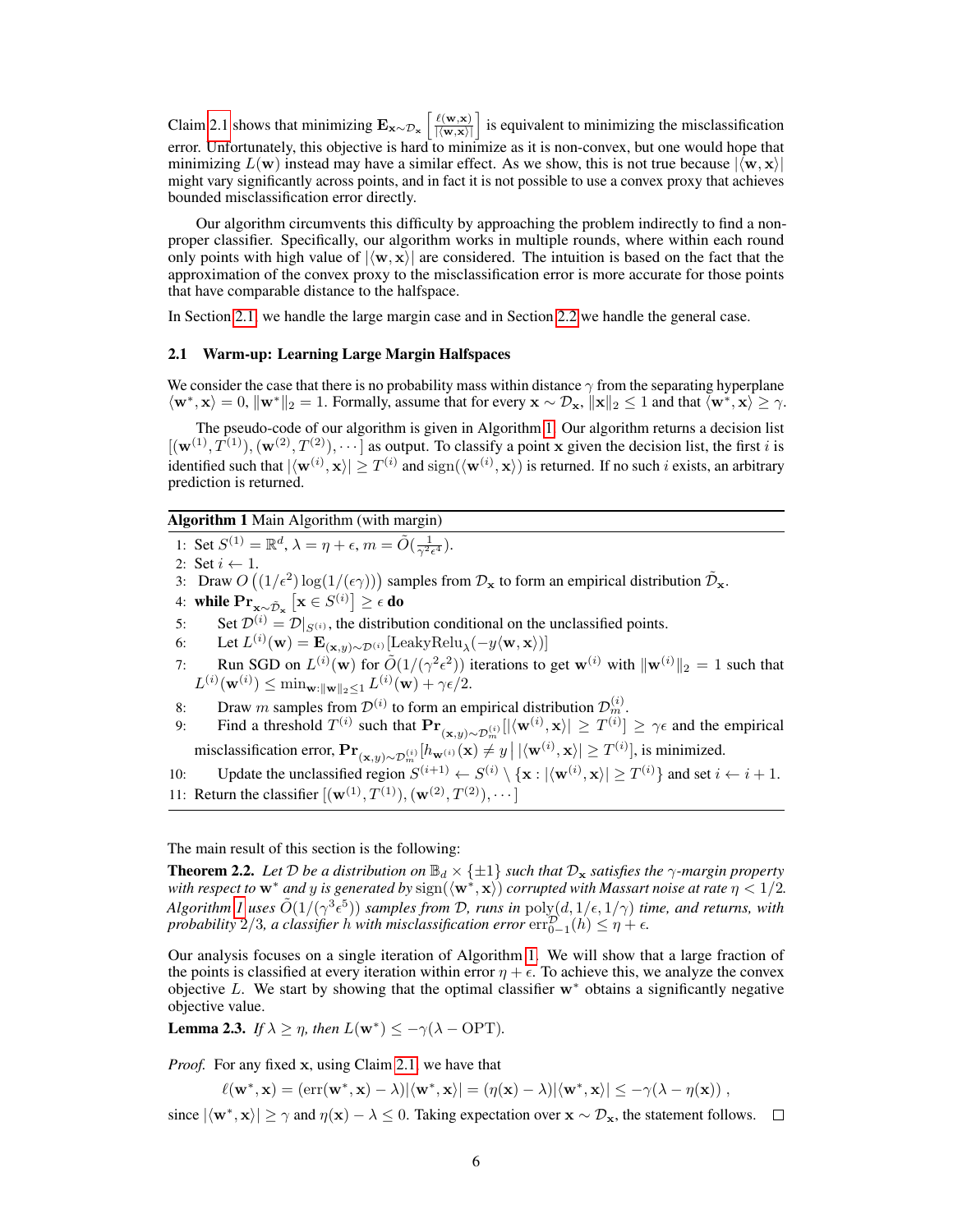Lemma [2.3](#page-5-3) is the only place where the Massart noise assumption is used in our approach and establishes that points with sufficiently negative value exist. As we will show, any weight vector w with this property can be found with few samples and must accurately classify some region of non-negligible mass away from it (Lemma [2.5\)](#page-6-0).

We now argue that we can use stochastic gradient descent (SGD) to efficiently identify a point w that achieves comparably small objective value to the guarantee of Lemma [2.3.](#page-5-3) We use the following standard property of SGD:

<span id="page-6-1"></span>Lemma 2.4 (see, e.g., Theorem 3.4.11 in [\[Duc16\]](#page-10-16)). *Let* L *be any convex function. Consider the (projected) SGD iteration that is initialized at*  $\mathbf{w}^{(0)} = \mathbf{0}$  *and for every step computes* 

$$
\mathbf{w}^{(t+\frac{1}{2})} = \mathbf{w}^{(t)} - \rho \mathbf{v}^{(t)} \quad \text{and} \quad \mathbf{w}^{(t+1)} = \arg \min_{\mathbf{w} : \|\mathbf{w}\|_2 \le 1} \left\| \mathbf{w} - \mathbf{w}^{(t+\frac{1}{2})} \right\|_2,
$$

*where*  $\mathbf{v}^{(t)}$  is a stochastic gradient such that for all steps  $\mathbf{E}[\mathbf{v}^{(t)}|\mathbf{w}^{(t)}] \in \partial L(\mathbf{w}^{(t)})$  and  $\left\|\mathbf{v}^{(t)}\right\|_2 \leq 1$ . *Assume that SGD is run for*  $T$  *iterations with step size*  $\rho = \frac{1}{\sqrt{2}}$  $\frac{1}{T}$  and let  $\bar{\textbf{w}} = \frac{1}{T} \sum_{t=1}^T \textbf{w}^{(t)}$ *. Then, for* any  $\epsilon, \delta > 0$ , after  $T = \Omega(\log(1/\delta)/\epsilon^2)$  *iterations with probability with probability at least*  $1 - \delta$  *we have that*  $L(\bar{\mathbf{w}}) \leq \min_{\mathbf{w}: \|\mathbf{w}\|_2 \leq 1} L(\mathbf{w}) + \epsilon.$ 

By Lemma [2.3,](#page-5-3) we know that  $\min_{\mathbf{w}:\|\mathbf{w}\|_2\leq 1} L(\mathbf{w}) \leq -\gamma(\lambda - \text{OPT})$ . By Lemma [2.4,](#page-6-1) it follows that by running SGD on  $L(\mathbf{w})$  with projection to the unit  $\ell_2$ -ball for  $O(\log(1/\delta)/(\gamma^2(\lambda - OPT)^2))$ steps, we find a w such that  $L(\mathbf{w}) \le -\gamma(\lambda - \text{OPT})/2$  with probability at least  $1 - \delta$ .

Note that we can assume without loss of generality that  $\|\mathbf{w}\|_2 = 1$ , as increasing the magnitude of w only decreases the objective value.

<span id="page-6-0"></span>We now consider the misclassification error of the halfspace  $h_w$  conditional on the points that are further than some distance  $T$  from the separating hyperplane. We claim that there exists a threshold  $T > 0$  where the restriction has non-trivial mass and the conditional misclassification error is small: **Lemma 2.5.** *Consider a vector* **w** *with*  $L(\mathbf{w}) < 0$ *. There exists a threshold*  $T \ge 0$  *such that (i)*  $\mathbf{Pr}_{(\mathbf{x}, y) \sim \mathcal{D}}[|\langle \mathbf{w}, \mathbf{x} \rangle| \geq T] \geq \frac{|L(\mathbf{w})|}{2\lambda}$  $\frac{|\mathbf{w}|}{2\lambda}$ , and (ii)  $\mathbf{Pr}_{(\mathbf{x},y)\sim\mathcal{D}}[h_{\mathbf{w}}(\mathbf{x}) \neq y \,|\, |\langle \mathbf{w}, \mathbf{x} \rangle| \geq T ] \leq \lambda - \frac{|L(\mathbf{w})|}{2}$  $\frac{|\mathbf{w})|}{2}$ .

*Proof.* We will show there is a  $T \ge 0$  such that  $Pr_{(\mathbf{x}, y) \sim \mathcal{D}}[h_{\mathbf{w}}(\mathbf{x}) \neq y | |\langle \mathbf{w}, \mathbf{x} \rangle| \ge T] \le \lambda - \zeta$ , where  $\zeta \stackrel{\text{def}}{=} |L(\mathbf{w})|/2$ , or equivalently,  $\mathbf{E}_{\mathbf{x} \sim \mathcal{D}_{\mathbf{x}}}[(\text{err}(\mathbf{w}, \mathbf{x}) - \lambda + \zeta)\mathbb{1}_{|\langle \mathbf{w}, \mathbf{x} \rangle| \geq T}] \leq 0$ .

For a T drawn uniformly at random in  $[0, 1]$ , we have that:

$$
\int_0^1 \mathbf{E}_{\mathbf{x}\sim\mathcal{D}_{\mathbf{x}}} [(\text{err}(\mathbf{w}, \mathbf{x}) - \lambda + \zeta) \mathbf{1}_{|\langle \mathbf{w}, \mathbf{x} \rangle| \ge T}] dT = \mathbf{E}_{\mathbf{x}\sim\mathcal{D}_{\mathbf{x}}} [(\text{err}(\mathbf{w}, \mathbf{x}) - \lambda) | \langle \mathbf{w}, \mathbf{x} \rangle |] + \zeta \mathbf{E}_{\mathbf{x}\sim\mathcal{D}_{\mathbf{x}}} [|\langle \mathbf{w}, \mathbf{x} \rangle|]
$$
  

$$
\le \mathbf{E}_{\mathbf{x}\sim\mathcal{D}_{\mathbf{x}}} [\ell(\mathbf{w}, \mathbf{x})] + \zeta = L(\mathbf{w}) + \zeta = L(\mathbf{w})/2 < 0.
$$

Thus, there exists a  $\bar{T}$  such that  $\mathbf{E}_{\mathbf{x} \sim \mathcal{D}_{\mathbf{x}}}[(\text{err}(\mathbf{w}, \mathbf{x}) - \lambda + \zeta) \mathbb{1}_{|\langle \mathbf{w}, \mathbf{x} \rangle| \geq \bar{T}}] \leq 0$ . Consider the minimum such  $\overline{T}$ . Then we have

$$
\int_{\overline{T}}^1 \mathbf{E}_{\mathbf{x} \sim \mathcal{D}_{\mathbf{x}}} [(\text{err}(\mathbf{w}, \mathbf{x}) - \lambda + \zeta) \mathbb{1}_{|\langle \mathbf{w}, \mathbf{x} \rangle| \ge T}] dT \ge -\lambda \cdot \mathbf{Pr}_{(\mathbf{x}, y) \sim \mathcal{D}} [|\langle \mathbf{w}, \mathbf{x} \rangle| \ge \overline{T}].
$$

By definition of  $\overline{T}$ , it must be the case that  $\int_0^{\overline{T}} \mathbf{E}_{\mathbf{x} \sim \mathcal{D}_{\mathbf{x}}} [(\text{err}(\mathbf{w}, \mathbf{x}) - \lambda + \zeta) \mathbb{1}_{|\langle \mathbf{w}, \mathbf{x} \rangle| \ge T}] dT \ge 0$ . Therefore,

$$
\frac{L(\mathbf{w})}{2} \geq \int_{\overline{T}}^1 \mathbf{E}_{\mathbf{x} \sim \mathcal{D}_{\mathbf{x}}} [(\text{err}(\mathbf{w}, \mathbf{x}) - \lambda + \zeta) \mathbb{1}_{|\langle \mathbf{w}, \mathbf{x} \rangle| \geq T}] dT \geq -\lambda \cdot \mathbf{Pr}_{(\mathbf{x}, y) \sim \mathcal{D}} [|\langle \mathbf{w}, \mathbf{x} \rangle| \geq \overline{T}] ,
$$

which implies that  $\mathbf{Pr}_{(\mathbf{x}, y) \sim \mathcal{D}}[|\langle \mathbf{w}, \mathbf{x} \rangle| \geq \bar{T}] \geq \frac{|L(\mathbf{w})|}{2\lambda}$  $\frac{2\lambda}{2\lambda}$ . This completes the proof of Lemma [2.5.](#page-6-0)

 $\Box$ 

Even though minimizing the convex proxy  $L$  does not lead to low misclassification error overall, Lemma [2.5](#page-6-0) shows that there exists a region of non-trivial mass where it does. This region is identifiable by a simple threshold rule. We are now ready to prove Theorem [2.2.](#page-5-0)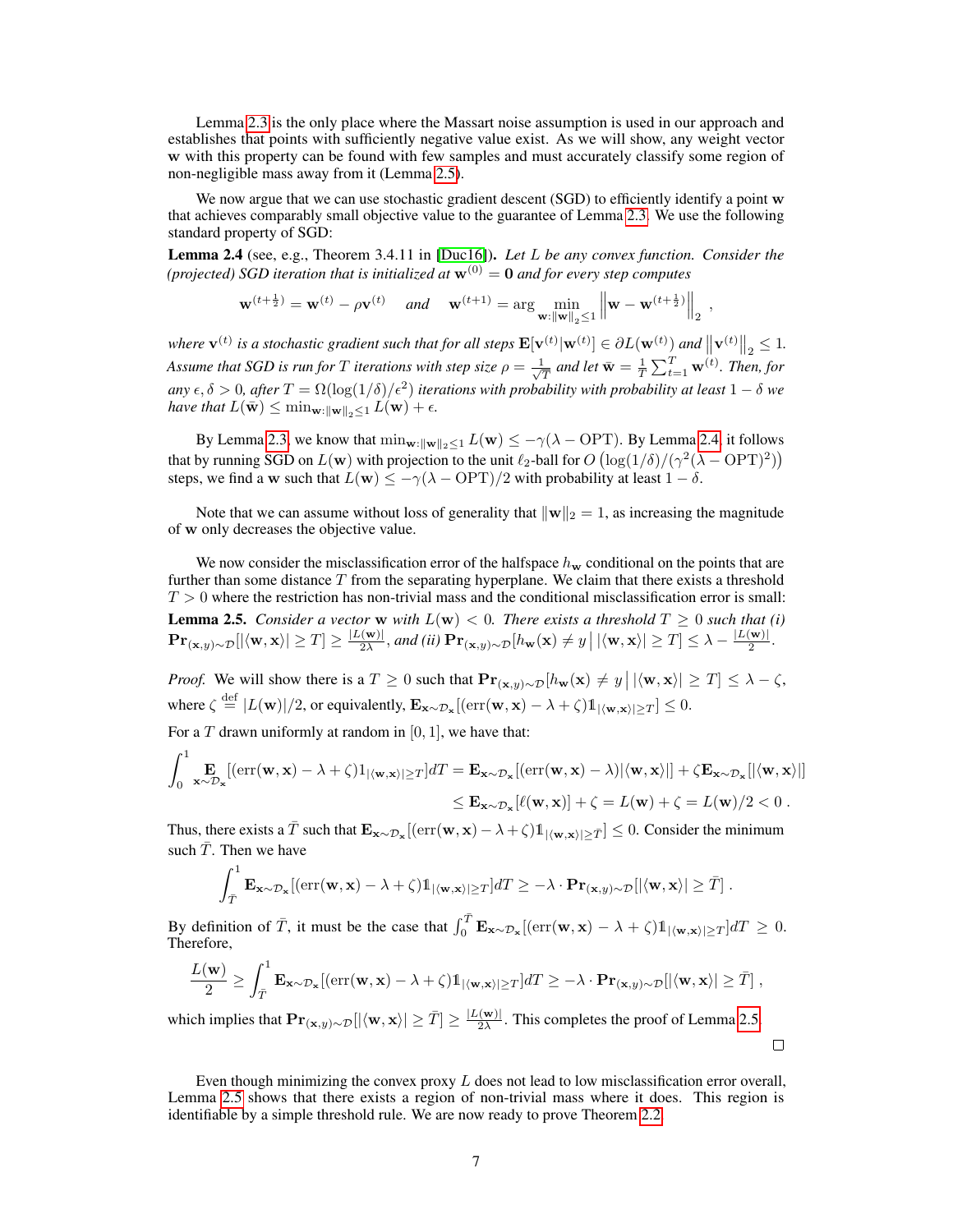*Proof of Theorem [2.2.](#page-5-0)* We consider the steps of Algorithm [1](#page-5-2) in each iteration of the while loop. At iteration *i*, we consider a distribution  $\mathcal{D}^{(i)}$  consisting only of points not handled in previous iterations.

We start by noting that with high probability the total number of iterations is  $\tilde{O}(1/(\gamma\epsilon))$ . This can be seen as follows: The empirical probability mass under  $\mathcal{D}_m^{(i)}$  of the region  $\{ \mathbf{x} : |\langle \mathbf{w}^{(i)}, \mathbf{x} \rangle| \ge T^{(i)} \}$ removed from  $S^{(i)}$  to obtain  $S^{(i+1)}$  is at least  $\gamma \epsilon$  (Step [9\)](#page-5-2). Since  $m = \tilde{O}(1/(\gamma^2 \epsilon^4))$ , the DKW inequality [\[DKW56\]](#page-10-17) implies that the true probability mass of this region is at least  $\gamma \epsilon/2$  with high probability. By a union bound over  $i \leq K = \Theta(\log(1/\epsilon)/(\epsilon \gamma))$ , it follows that with high probability we have that  $\Pr_{\mathcal{D}_{\mathbf{x}}}[S^{(i+1)}] \leq (1 - \gamma \epsilon/2)^i$  for all  $i \in [K]$ . After K iterations, we will have that  $\Pr_{\mathcal{D}_{\mathbf{x}}}[S^{(i+1)}] \leq \epsilon/3$ . Step [3](#page-5-2) guarantees that the mass of  $S^{(i)}$  under  $\tilde{\mathcal{D}}_{\mathbf{x}}$  is within an additive  $\epsilon/3$  of its mass under  $\mathcal{D}_{\mathbf{x}}$ , for  $i \in [K]$ . This implies that the loop terminates after at most K iterations.

By Lemma [2.3](#page-5-3) and the fact that every  $\mathcal{D}^{(i)}$  has margin  $\gamma$ , it follows that the minimizer of the loss  $L^{(i)}$  has value less than  $-\gamma(\lambda - \text{OPT}^{(i)}) \leq -\gamma \epsilon$ , as  $\text{OPT}^{(i)} \leq \eta$  and  $\lambda = \eta + \epsilon$ . By the guarantees of Lemma [2.4,](#page-6-1) running SGD in line [7](#page-5-2) on  $L^{(i)}(\cdot)$  with projection to the unit  $\ell_2$ -ball for  $O\left(\log(1/\delta)/(\gamma^2\epsilon^2)\right)$  steps, we obtain a w<sup>(i)</sup> such that, with probability at least  $1-\delta$ , it holds  $L^{(i)}(\mathbf{w}^{(i)}) \leq -\gamma \epsilon/2$  and  $\|\mathbf{w}^{(i)}\|_2 = 1$ . Here  $\delta > 0$  is a parameter that is selected so that the following claim holds: With probability at least  $9/10$ , for all iterations i of the while loop we have that  $L^{(i)}(\mathbf{w}^{(i)}) \le -\gamma \epsilon/2$ . Since the total number of iterations is  $\tilde{O}(1/(\gamma \epsilon))$ , setting  $\delta$  to  $\tilde{\Omega}(\epsilon \gamma)$  and applying a union bound over all iterations gives the previous claim. Therefore, the total number of SGD steps per iteration is  $\tilde{O}(1/(\gamma^2 \epsilon^2))$ . For a given iteration of the while loop, running SGD requires  $\tilde{O}(1/(\gamma^2 \epsilon^2))$  samples from  $\mathcal{D}^{(i)}$  which translate to at most  $\tilde{O}(1/(\gamma^2 \epsilon^3))$  samples from  $\mathcal{D}$ , as  $\mathbf{Pr}_{\mathbf{x} \sim \mathcal{D}_{\mathbf{x}}} \left[ \mathbf{x} \in S^{(i)} \right] \geq 2\epsilon/3.$ 

Lemma [2.5](#page-6-0) implies that there exists  $T \ge 0$  such that: (a)  $Pr_{(x,y)\sim \mathcal{D}^{(i)}}[|\langle \mathbf{w}, \mathbf{x} \rangle| \ge T] \ge \gamma \epsilon$ , and (b))  $\mathbf{Pr}_{(\mathbf{x},y) \sim \mathcal{D}^{(i)}}[h_{\mathbf{w}}(\mathbf{x}) \neq y \mid |\langle \mathbf{w}, \mathbf{x} \rangle| \geq T] \leq \eta + \epsilon$ . Line [9](#page-5-2) of Algorithm [1](#page-5-2) estimates the threshold using samples. By the DKW inequality [\[DKW56\]](#page-10-17), we know that with  $m = \tilde{O}(1/(\gamma^2 \epsilon^4))$  samples we can estimate the CDF within error  $\gamma \epsilon^2$  with probability  $1 - \text{poly}(\epsilon, \gamma)$ . This suffices to estimate the probability mass of the region within additive  $\gamma \epsilon^2$  and the misclassification error within  $\epsilon/3$ . This is satisfied for all iterations with constant probability.

In summary, with high constant success probability, Algorithm [1](#page-5-2) runs for  $\tilde{O}(1/(\gamma\epsilon))$  iterations and draws  $\tilde{O}(1/(\gamma^2 \epsilon^4))$  samples per round for a total of  $\tilde{O}(1/(\gamma^3 \epsilon^5))$  samples. As each iteration runs in polynomial time, the total running time follows.

When the while loop terminates, we have that  $\mathbf{Pr}_{\mathbf{x} \sim \mathcal{D}_{\mathbf{x}}}[\mathbf{x} \in S^{(i)}] \leq 4\epsilon/3$ , i.e., we will have accounted for at least a  $(1-4\epsilon/3)$ -fraction of the total probability mass. Since our algorithm achieves misclassification error at most  $\eta + 4\epsilon/3$  in all the regions we accounted for, its total misclassification error is at most  $\eta + 8\epsilon/3$ . Rescaling  $\epsilon$  by a constant factor gives Theorem [2.2.](#page-5-0)  $\Box$ 

<span id="page-7-0"></span>**Remark 2.6.** *If the value of* OPT *is smaller than*  $\eta - \xi$  *for some value*  $\xi > 0$ *, Algorithm* [1](#page-5-2) *gets* misclassification error less than  $\eta-\Omega(\gamma^2\xi^2)$  when run for  $\epsilon=O(\gamma^2\xi^2)$ . This is because, in the first *iteration,*  $L^{(1)}(\mathbf{w}^{(1)}) \le -\gamma(\lambda - \text{OPT})/2 \le -\gamma \xi/2$ , which implies, by Lemma [2.5,](#page-6-0) that the obtained *error in*  $S^{(1)}$  *is at most*  $\lambda - \gamma \xi/4$ . The misclassification error in the remaining regions is at most  $\lambda+\epsilon$ , and region  $S^{(1)}$  has probability mass at least  $\gamma \xi/4$ . Thus, the total misclassification error is at *most*  $\lambda + \epsilon - \gamma^2 \xi^2 / 16 = \eta - \Omega(\gamma^2 \xi^2)$ , when run for  $\epsilon = O(\gamma^2 \xi^2)$ .

#### 2.2 The General Case

In the general case, we assume that  $\mathcal{D}_{\mathbf{x}}$  is an arbitrary distribution supported on b-bit integers. While such a distribution might have exponentially small margin in the dimension  $d$  (or even 0), we will preprocess the distribution to ensure a margin condition by removing outliers.

We will require the following notion of an outlier:

**Definition 2.7** ([\[DV04a\]](#page-10-14)). We call a point x in the support of a distribution  $\mathcal{D}_x$  a  $\beta$ -outlier, if there exists a vector  $\mathbf{w} \in \mathbb{R}^d$  such that  $\langle \mathbf{w}, \mathbf{x} \rangle^2 \leq \beta \mathbf{E}_{\mathbf{x} \sim \mathcal{D}_{\mathbf{x}}} [\langle \mathbf{w}, \mathbf{x} \rangle^2]$ .

<span id="page-7-1"></span>We will use Theorem 3 of [\[DV04a\]](#page-10-14), which shows that any distribution supported on b-bit integers can be efficiently preprocessed using samples so that no large outliers exist.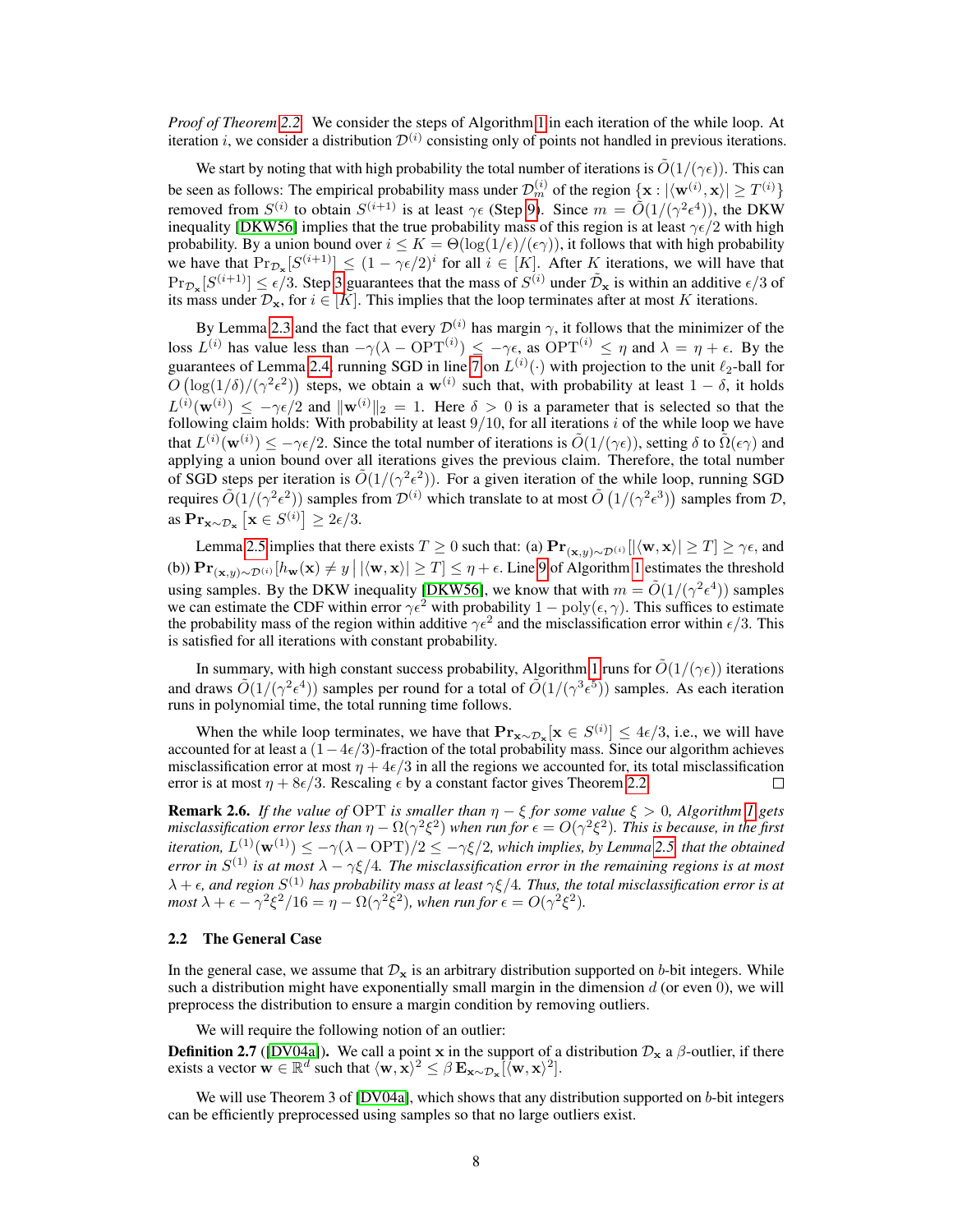**Lemma 2.8** (Rephrasing of Theorem 3 of [\[DV04a\]](#page-10-14)). *Using*  $m = \tilde{O}(d^2b)$  *samples from*  $\mathcal{D}_{\mathbf{x}}$ *, one can identify with high probability an ellipsoid* E *such that* Prx∼D<sup>x</sup> [x ∈ E] ≥ 1 2 *and* Dx|<sup>E</sup> *has no*  $\Gamma^{-1} = \tilde{O}(db)$ -outliers.

Given this lemma, we can adapt Algorithm [1](#page-5-2) for the large margin case to work in general. The pseudo-code is given in Algorithm [2.](#page-8-1) It similarly returns a decision list  $[(\mathbf{w}^{(1)}, T^{(1)}, E^{(1)}),$  $(w^{(2)}, T^{(2)}, E^{(2)})$ ,  $\cdots$  as output.

Algorithm 2 Main Algorithm (general case)

<span id="page-8-1"></span>1: Set  $S^{(1)} = \mathbb{R}^d$ ,  $\lambda = \eta + \epsilon$ ,  $\Gamma^{-1} = \tilde{O}(db)$ ,  $m = \tilde{O}(\frac{1}{\Gamma^2 \epsilon^4})$ .

2: Set  $i \leftarrow 1$ .

- 3: Draw  $O((1/\epsilon^2) \log(1/(\epsilon \Gamma)))$  samples from  $\mathcal{D}_x$  to form an empirical distribution  $\tilde{\mathcal{D}}_x$ .
- 4: while  $\mathrm{Pr}_{\mathbf{x} \sim \tilde{\mathcal{D}}_{\mathbf{x}}}\left[\mathbf{x} \in S^{(i)}\right] \geq \epsilon$  do
- 5: Run the algorithm of Lemma [2.8](#page-7-1) to remove  $\Gamma^{-1}$ -outliers from the distribution  $\mathcal{D}_{S^{(i)}}$  by filtering points outside the ellipsoid  $E^{(i)}$ .
- 6: Let  $\Sigma^{(i)} = \mathbf{E}_{(\mathbf{x},y) \sim \mathcal{D}^{(i)}|_{S^{(i)}}} [\mathbf{x} \mathbf{x}^T]$  and set  $\mathcal{D}^{(i)} = \Gamma \Sigma^{(i)-1/2} \cdot \mathcal{D}|_{S^{(i)} \cap E^{(i)}}$  be the distribution  $\mathcal{D}|_{S^{(i)} \cap E^{(i)}}$  brought in isotropic position and rescaled by Γ so that all vectors have  $\ell_2$ -norm at most 1.
- 7: Let  $L^{(i)}(\mathbf{w}) = \mathbf{E}_{(\mathbf{x},y) \sim \mathcal{D}^{(i)}}[\text{LeakyRelu}_{\lambda}(-y \langle \mathbf{w}, \mathbf{x} \rangle)]$
- 8: Run SGD on  $L^{(i)}(\mathbf{w})$  for  $\tilde{O}(1/(\Gamma^2 \epsilon^2))$  iterations, to get  $\mathbf{w}^{(i)}$  with  $\|\mathbf{w}^{(i)}\|_2 = 1$  such that  $L^{(i)}(\mathbf{w}^{(i)}) \leq \min_{\mathbf{w}:\|\mathbf{w}\|_2 \leq 1} L^{(i)}(\mathbf{w}) + \Gamma \epsilon/2.$
- 9: Draw m samples from  $\mathcal{D}^{(i)}$  to form an empirical distribution  $\mathcal{D}_m^{(i)}$ .
- 10: Find a threshold  $T^{(i)}$  such that  $\mathbf{Pr}_{(\mathbf{x},y) \sim \mathcal{D}_m^{(i)}}[|\langle \mathbf{w}^{(i)}, \mathbf{x} \rangle| \geq T^{(i)}] \geq \Gamma \epsilon$  and the empirical misclassification error,  $\mathbf{Pr}_{(\mathbf{x}, y) \sim \mathcal{D}_m^{(i)}} [h_{\mathbf{w}}(\mathbf{x}) \neq y \, \big| \, |\langle \mathbf{w}^{(i)}, \mathbf{x} \rangle| \ge T^{(i)}]$ , is minimized.
- 11: Revert the linear transformation by setting  $\mathbf{w}^{(i)} \leftarrow \Gamma \Sigma^{(i)-1/2} \cdot \mathbf{w}^{(i)}$ .
- 12: Update the unclassified region  $S^{(i+1)} \leftarrow S^{(i)} \setminus {\mathbf{x} : \mathbf{x} \in E^{(i)} \land |\langle \mathbf{w}^{(i)}, \mathbf{x} \rangle| \ge T^{(i)}}$  and set  $i \leftarrow i + 1.$
- 13: Return the classifier  $[(\mathbf{w}^{(1)}, T^{(1)}, E^{(1)}), (\mathbf{w}^{(2)}, T^{(2)}, E^{(2)}), \cdots]$

Our main result is the following theorem:

<span id="page-8-0"></span>**Theorem 2.9.** Let  $D$  be a distribution over  $(d+1)$ -dimensional labeled examples with bit-complexity b*, generated by an unknown halfspace corrupted by Massart noise at rate* η < 1/2*. Algorithm [2](#page-8-1) uses*  $\tilde{O}(d^3b^3/\epsilon^5)$  samples, runs in  $poly(d, 1/\epsilon, b)$  time, and returns, with probability 2/3, a classifier h with misclassification error  $\text{err}_{0-1}^{\mathcal{D}}(h) \leq \eta + \epsilon$ .

# 3 Conclusions

The main contribution of this paper is the first non-trivial learning algorithm for the class of halfspaces (or even disjunctions) in the distribution-free PAC model with Massart noise. Our algorithm achieves misclassification error  $\eta + \epsilon$  in time  $\text{poly}(d, 1/\epsilon)$ , where  $\eta < 1/2$  is an upper bound on the Massart noise rate. The most obvious open problem is whether this error guarantee can be improved to  $f(\text{OPT}) + \epsilon$  (for some function  $f : \mathbb{R} \to \mathbb{R}$  such that  $\lim_{x\to 0} f(x) = 0$ ) or, ideally, to OPT +  $\epsilon$ . It follows from our lower bound constructions that such an improvement would require new algorithmic ideas. It is a plausible conjecture that obtaining better error guarantees is computationally intractable. This is left as an interesting open problem for future work. Another open question is whether there is an efficient *proper* learner matching the error guarantees of our algorithm. We believe that this is possible, building on the ideas in [\[DV04b\]](#page-10-15), but we did not pursue this direction. More broadly, what other concept classes admit non-trivial algorithms in the Massart noise model? Can one establish non-trivial reductions between the Massart noise model and the agnostic model? And are there other natural semi-random input models that allow for efficient PAC learning algorithms in the distribution-free setting?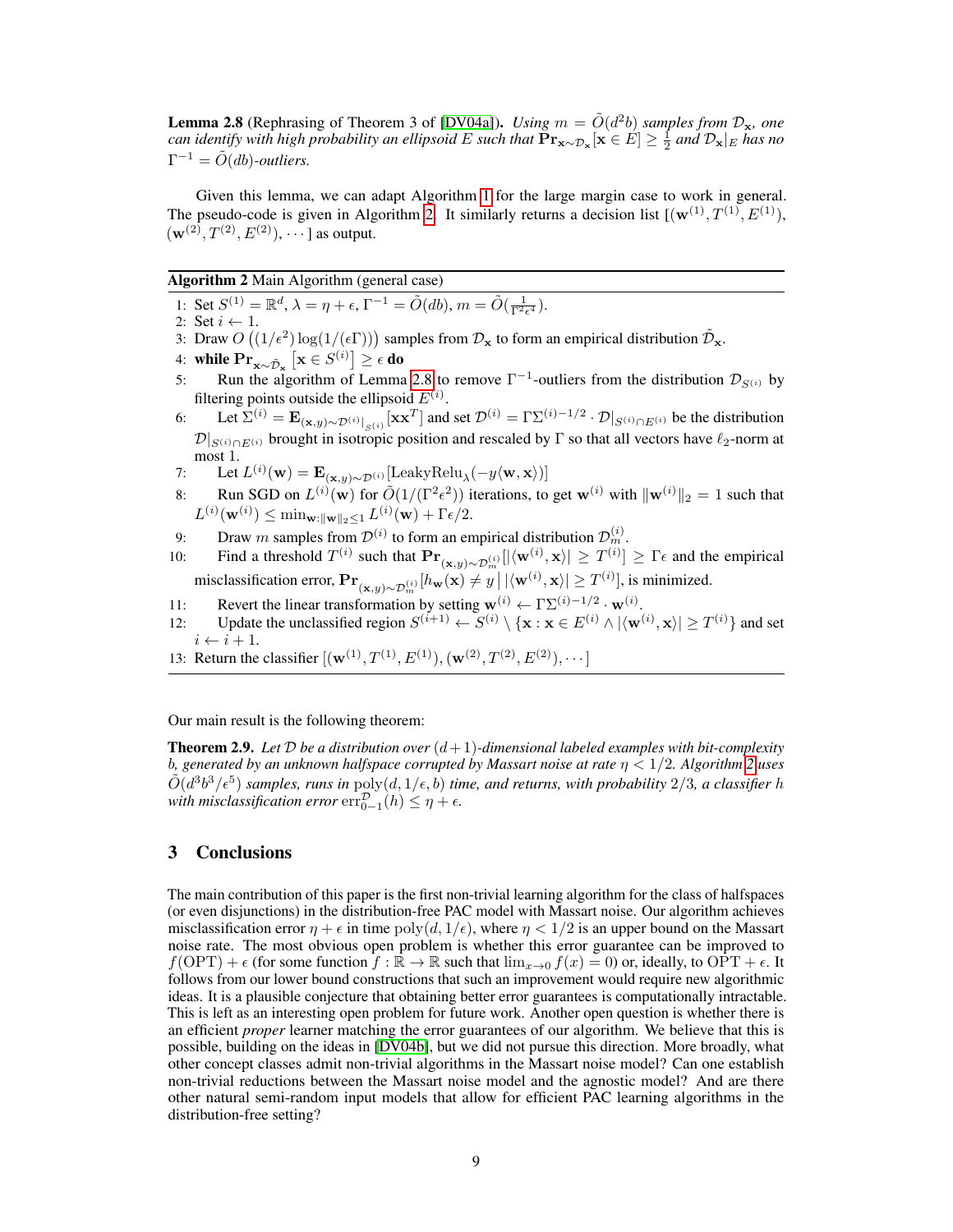#### Acknowledgments

Part of this work was performed while Ilias Diakonikolas was at the Simons Institute for the Theory of Computing during the program on Foundations of Data Science. Ilias Diakonikolas is supported by Supported by NSF Award CCF-1652862 (CAREER) and a Sloan Research Fellowship. This research was performed while Themis Gouleakis was a postdoctoral researcher at USC.

## **References**

- <span id="page-9-13"></span>[ABHU15] P. Awasthi, M. F. Balcan, N. Haghtalab, and R. Urner. Efficient learning of linear separators under bounded noise. In *Proceedings of The 28th Conference on Learning Theory, COLT 2015*, pages 167–190, 2015.
- <span id="page-9-14"></span><span id="page-9-6"></span>[ABHZ16] P. Awasthi, M. F. Balcan, N. Haghtalab, and H. Zhang. Learning and 1-bit compressed sensing under asymmetric noise. In *Proceedings of the 29th Conference on Learning Theory, COLT 2016*, pages 152–192, 2016.
	- [ABL17] P. Awasthi, M. F. Balcan, and P. M. Long. The power of localization for efficiently learning linear separators with noise. *J. ACM*, 63(6):50:1–50:27, 2017.
	- [AL88] D. Angluin and P. Laird. Learning from noisy examples. *Mach. Learn.*, 2(4):343–370, 1988.
	- [Ber06] T. Bernholt. Robust estimators are hard to compute. Technical report, University of Dortmund, Germany, 2006.
- <span id="page-9-11"></span><span id="page-9-2"></span><span id="page-9-1"></span>[BFKV96] A. Blum, A. M. Frieze, R. Kannan, and S. Vempala. A polynomial-time algorithm for learning noisy linear threshold functions. In *37th Annual Symposium on Foundations of Computer Science, FOCS '96*, pages 330–338, 1996.
- <span id="page-9-12"></span><span id="page-9-5"></span><span id="page-9-3"></span>[BFKV97] A. Blum, A. Frieze, R. Kannan, and S. Vempala. A polynomial time algorithm for learning noisy linear threshold functions. *Algorithmica*, 22(1/2):35–52, 1997.
	- [Blu03] A. Blum. Machine learning: My favorite results, directions, and open problems. In *44th Symposium on Foundations of Computer Science (FOCS 2003)*, pages 11–14, 2003.
	- [Byl94] T. Bylander. Learning linear threshold functions in the presence of classification noise. In *Proceedings of the Seventh Annual ACM Conference on Computational Learning Theory, COLT 1994*, pages 340–347, 1994.
	- [Coh97] E. Cohen. Learning noisy perceptrons by a perceptron in polynomial time. In *Proceedings of the Thirty-Eighth Symposium on Foundations of Computer Science*, pages 514–521, 1997.
	- [Dan16] A. Daniely. Complexity theoretic limitations on learning halfspaces. In *Proceedings of the 48th Annual Symposium on Theory of Computing, STOC 2016*, pages 105–117, 2016.
- <span id="page-9-7"></span><span id="page-9-4"></span><span id="page-9-0"></span>[DKK<sup>+</sup>16] I. Diakonikolas, G. Kamath, D. M. Kane, J. Li, A. Moitra, and A. Stewart. Robust estimators in high dimensions without the computational intractability. In *Proceedings of FOCS'16*, pages 655–664, 2016.
- <span id="page-9-8"></span>[DKK<sup>+</sup>17] I. Diakonikolas, G. Kamath, D. M. Kane, J. Li, A. Moitra, and A. Stewart. Being robust (in high dimensions) can be practical. In *Proceedings of the 34th International Conference on Machine Learning, ICML 2017*, pages 999–1008, 2017.
- <span id="page-9-9"></span>[DKK<sup>+</sup>18] I. Diakonikolas, G. Kamath, D. M. Kane, J. Li, A. Moitra, and A. Stewart. Robustly learning a gaussian: Getting optimal error, efficiently. In *Proceedings of the Twenty-Ninth Annual ACM-SIAM Symposium on Discrete Algorithms, SODA 2018*, pages 2683–2702, 2018.
- <span id="page-9-10"></span>[DKK<sup>+</sup>19] I. Diakonikolas, G. Kamath, D. Kane, J. Li, J. Steinhardt, and Alistair Stewart. Sever: A robust meta-algorithm for stochastic optimization. In *Proceedings of the 36th International Conference on Machine Learning, ICML 2019*, pages 1596–1606, 2019.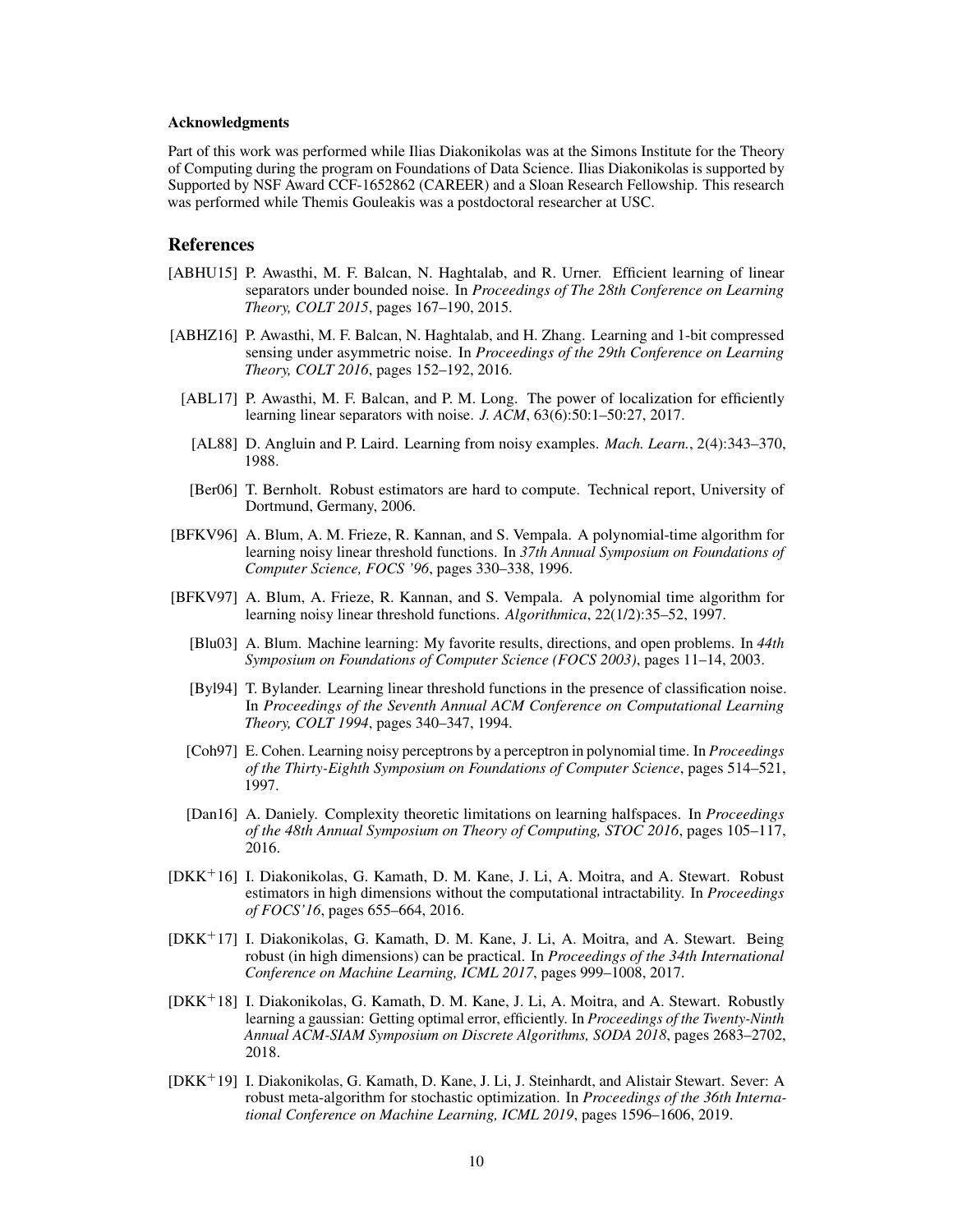- <span id="page-10-9"></span>[DKS18] I. Diakonikolas, D. M. Kane, and A. Stewart. Learning geometric concepts with nasty noise. In *Proceedings of the 50th Annual ACM SIGACT Symposium on Theory of Computing, STOC 2018*, pages 1061–1073, 2018.
- <span id="page-10-11"></span>[DKS19] I. Diakonikolas, W. Kong, and A. Stewart. Efficient algorithms and lower bounds for robust linear regression. In *Proceedings of the Thirtieth Annual ACM-SIAM Symposium on Discrete Algorithms, SODA 2019*, pages 2745–2754, 2019.
- <span id="page-10-17"></span>[DKW56] A. Dvoretzky, J. Kiefer, and J. Wolfowitz. Asymptotic minimax character of the sample distribution function and of the classical multinomial estimator. *Ann. Mathematical Statistics*, 27(3):642–669, 1956.
- <span id="page-10-16"></span>[Duc16] J. C. Duchi. Introductory lectures on stochastic convex optimization. *Park City Mathematics Institute, Graduate Summer School Lectures*, 2016.
- <span id="page-10-14"></span>[DV04a] J. Dunagan and S. Vempala. Optimal outlier removal in high-dimensional spaces. *J. Computer & System Sciences*, 68(2):335–373, 2004.
- <span id="page-10-15"></span>[DV04b] J. Dunagan and S. Vempala. A simple polynomial-time rescaling algorithm for solving linear programs. In *Proceedings of the 36th Annual ACM Symposium on Theory of Computing*, pages 315–320, 2004.
- <span id="page-10-5"></span><span id="page-10-4"></span><span id="page-10-2"></span>[FGKP06] V. Feldman, P. Gopalan, S. Khot, and A. Ponnuswami. New results for learning noisy parities and halfspaces. In *Proc. FOCS*, pages 563–576, 2006.
	- [GR06] V. Guruswami and P. Raghavendra. Hardness of learning halfspaces with noise. In *Proc. 47th IEEE Symposium on Foundations of Computer Science (FOCS)*, pages 543–552. IEEE Computer Society, 2006.
	- [Hau92] D. Haussler. Decision theoretic generalizations of the PAC model for neural net and other learning applications. *Information and Computation*, 100:78–150, 1992.
	- [Kea93] M. J. Kearns. Efficient noise-tolerant learning from statistical queries. In *Proceedings of the Twenty-Fifth Annual ACM Symposium on Theory of Computing*, pages 392–401, 1993.
	- [Kea98] M. J. Kearns. Efficient noise-tolerant learning from statistical queries. *Journal of the ACM*, 45(6):983–1006, 1998.
- <span id="page-10-13"></span><span id="page-10-12"></span><span id="page-10-10"></span>[KKM18] A. R. Klivans, P. K. Kothari, and R. Meka. Efficient algorithms for outlier-robust regression. In *Conference On Learning Theory, COLT 2018*, pages 1420–1430, 2018.
- <span id="page-10-7"></span>[KLS09] A. Klivans, P. Long, and R. Servedio. Learning halfspaces with malicious noise. To appear in *Proc. 17th Internat. Colloq. on Algorithms, Languages and Programming (ICALP)*, 2009.
- <span id="page-10-3"></span>[KSS94] M. Kearns, R. Schapire, and L. Sellie. Toward Efficient Agnostic Learning. *Machine Learning*, 17(2/3):115–141, 1994.
- <span id="page-10-8"></span>[LRV16] K. A. Lai, A. B. Rao, and S. Vempala. Agnostic estimation of mean and covariance. In *Proceedings of FOCS'16*, 2016.
- [LS10] P. M. Long and R. A. Servedio. Random classification noise defeats all convex potential boosters. *Machine Learning*, 78(3):287–304, 2010.
- <span id="page-10-6"></span>[MN06] P. Massart and E. Nedelec. Risk bounds for statistical learning. *Ann. Statist.*, 34(5):2326– 2366, 10 2006.
- <span id="page-10-1"></span>[MT94] W. Maass and G. Turan. How fast can a threshold gate learn? In S. Hanson, G. Drastal, and R. Rivest, editors, *Computational Learning Theory and Natural Learning Systems*, pages 381–414. MIT Press, 1994.
- <span id="page-10-0"></span>[Ros58] F. Rosenblatt. The Perceptron: a probabilistic model for information storage and organization in the brain. *Psychological Review*, 65:386–407, 1958.